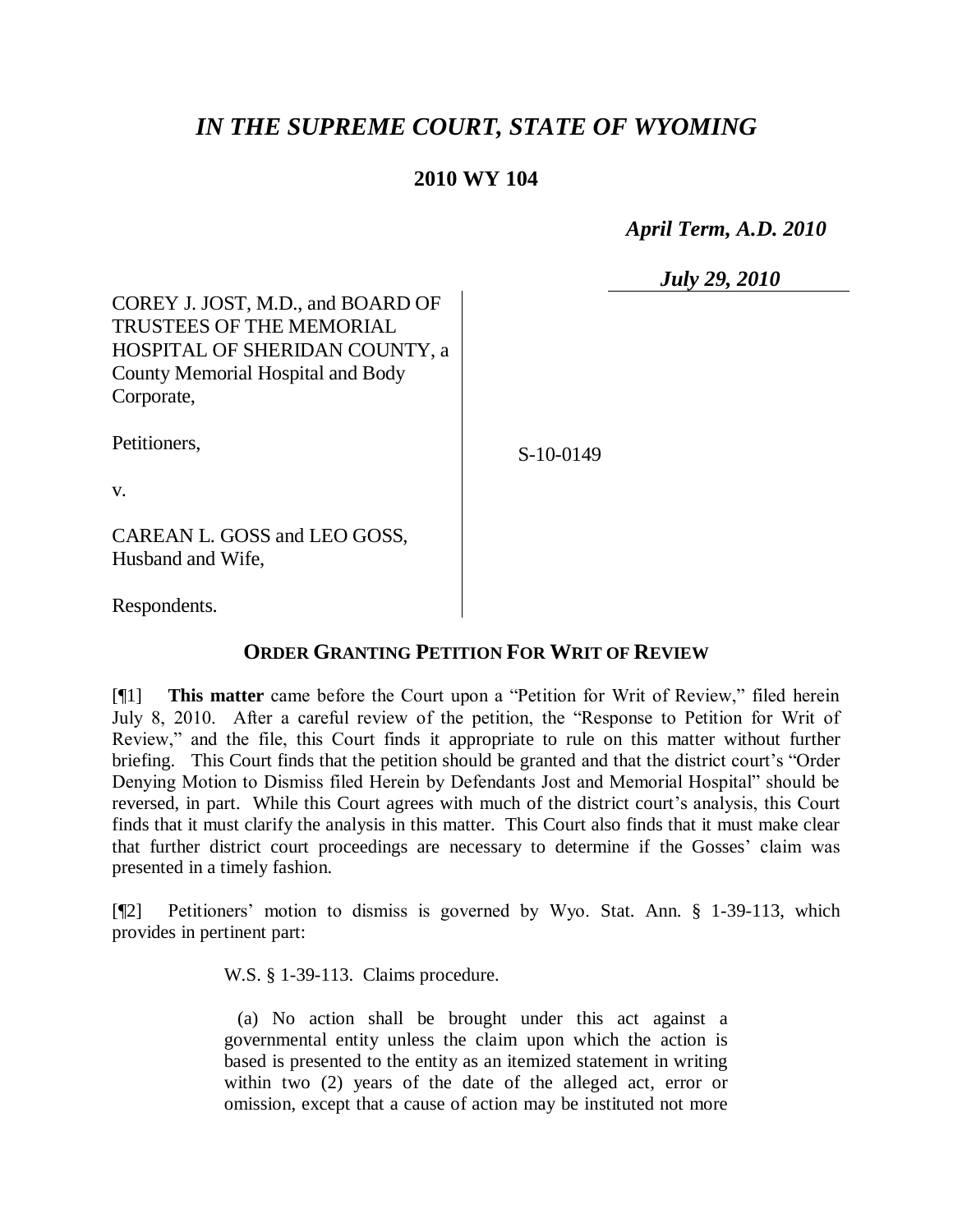than two (2) years after discovery of the alleged act, error or omission, if the claimant can establish that the alleged act, error or omission was:

(i) Not reasonably discoverable within a two (2) year period; or

(ii) The claimant failed to discover the alleged act, error or omission within the two (2) year period despite the exercise of due diligence.

[¶3] Under this statute, the first question to be answered is the date of the act, error, or omission. The date of the act, error, or omission should not be confused with the date of discovery of the act, error, or omission. Here, the district court did not examine the date of the act error or omission. In *Metzger v. Kalke*, 709 P.2d 414, 417 (Wyo. 1985), this Court held that, with respect to the statute of limitations found in Wyo. Stat. Ann. § 1-3-107, "the act, error or omission which starts the running of the statute of limitations against medical malpractice actions is the termination of the course of treatment for the same or related illnesses or injuries." In future proceedings, the district court should determine the date of the act error or omission. However, for purposes of this order, this Court will assume the date of the act, error, or omission was March of 2007. According to Mrs. Goss' affidavit, she was "under Dr. Jost's care for my continuing, severe abdominal pain from early October, 2006 through some date in February or March, 2007…"

[¶4] Once the date of the act, error, or omission is determined, the next question is whether the act, error or omission was discovered within two years of the date. If the discovery was made within two years, then the claim must be presented within the two-year period. (Unlike Wyo. Stat. Ann. § 1-3-107(a)(iv), Wyo. Stat. Ann. § 1-39-113 does not include a six-month extension period for claims discovered in the second year of the two year period.) Here, the Petitioners argue that the alleged negligence was discovered on April 18, 2007. The Gosses claim the alleged negligence was discovered on April 24, 2008. The district court used the latter date in its analysis. Assuming that March 2007 is the date of the act, error, or omission, it makes no difference which of those two dates is correct. Both dates are within two years of the act, error, or omission of March of 2007. Stated another way, because discovery was made in the two year period, any governmental claim should have been presented by March of 2009, assuming the Gosses knew or should have known by then that Dr. Jost was a government employee.

[¶5] The problem here is that the Gosses apparently did not know, by March of 2009, that Dr. Jost was a government employee. The Gosses assert they did not know that fact until April 13, 2009. Assuming that date to be accurate, then that date may be the date of discovery. In that respect, this case is similar to *Romero v. Schulze*, 974 P.2d 959, 965 (Wyo. 1999), where this Court concluded:

> Romero did not discover that Dr. Schulze was an employee of the hospital until November 19, 1996. The two-year notice-ofclaim period under the Wyoming Governmental Claims Act, therefore, commenced on that date, and the summary judgment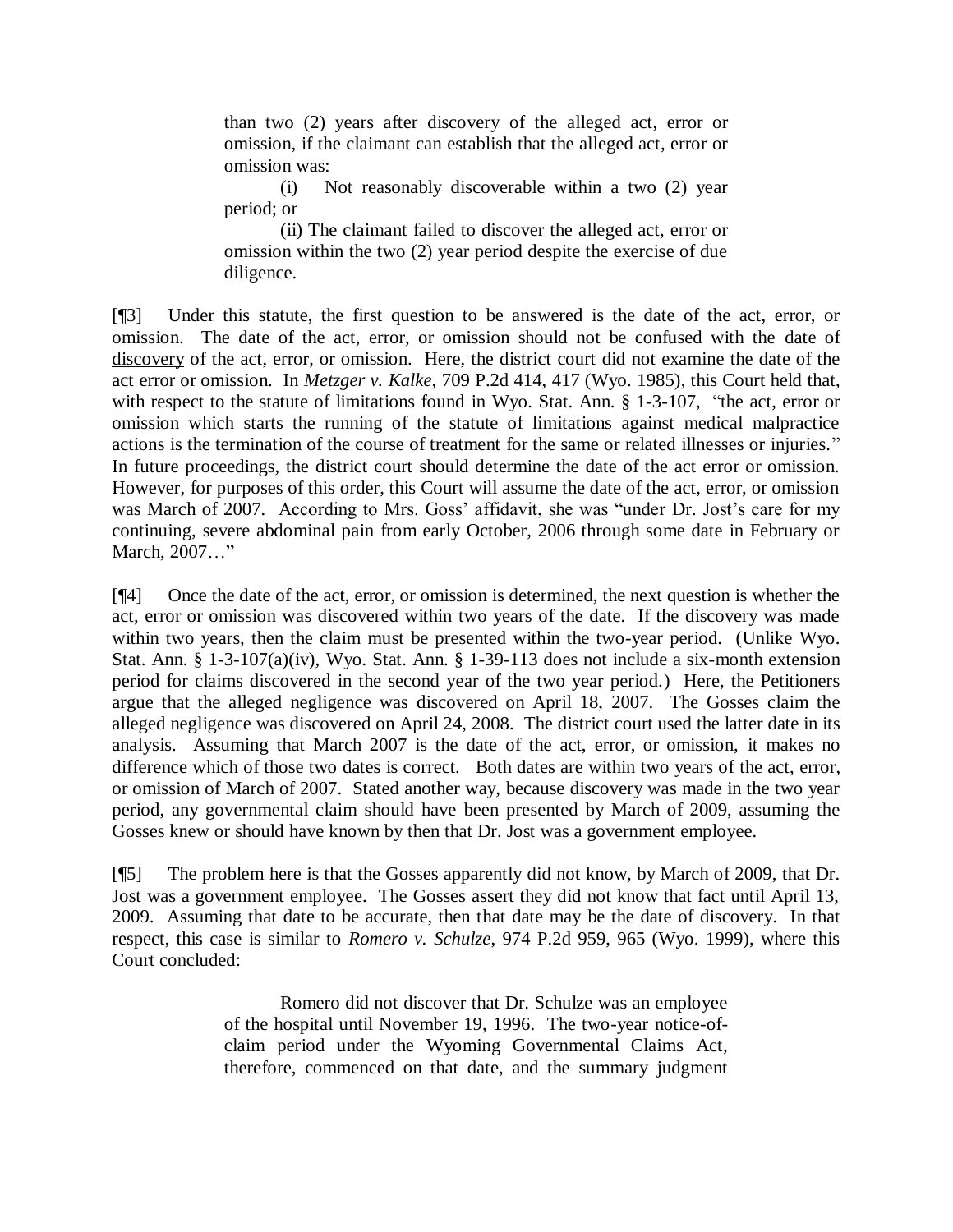entered because of the failure to timely serve the notice of claim is reversed.

(Importantly, Dr. Schulze completed care on November 14, 1994, meaning the employment relationship in *Romero* was discovered after expiration of the two-year period. *Id*. at fn. 1.)

[¶6] Assuming the Gosses did not discover the employment relationship until April 13, 2009, (over two years after the act, error, or omission), Wyo. Stat. Ann. § 1-39-119(a)(i) and (ii) require further analysis. In other words, the Gosses' claim may be timely, but only if they discovered the employment relationship over two years after the act, error, or omission AND either (A) the employment relationship was "[n]ot reasonably discoverable" within a two-year period  $OR$  (B) the Gosses failed to discover the employment relationship within the two-year period "despite the exercise of due diligence."

[¶7] As the district court appeared to recognize, these questions are generally not appropriate for summary adjudication. In *Heimer v. Antelope Valley Improvement*, 2010 WY 29, ¶ 18 (Wyo. 2010), this Court noted that "[t]he application of the discovery rule to a statute of limitations involves a mixed question of law and fact; consequently, the entry of summary judgment on the issue of when a statute of limitations commences to run is typically inappropriate."

[¶8] With the foregoing in mind, this Court turns to the district court's decision. In its decision letter, the district court wrote**:**

> After a careful review of the record and accepting [the Gosses] allegations that they did not discover the alleged act, error, or omission until April 24, 2008, the Court finds that they timely filed their governmental claim within the two year period. Similarly, applying summary judgment standards, the Court finds that a material question of fact exists with respect to date upon which [the Gosses] discovered the alleged act, error or omission.

> While the discovery of the employment relationship may be of little consequence based on the Court's above finding, the Court nonetheless finds that a material question of fact also exists as to when [the Gosses] discovered the relationship. \*\*\*\*\*

[¶9] This Court finds two problems with the district court's ruling. First, in the first quoted paragraph, the district court appears to be using the date of discovery of the act, error, or omission as the date of the act, error, or omission. As noted, the district court did not determine (even for the limited purpose of a motion to dismiss) the date of the act, error, or omission. That date must be determined before it can be concluded that the Respondents "timely filed their governmental claim within the two year period."

[¶10] With respect to the second paragraph, this Court disagrees with the district court that the date of discovery of the employment relationship "may be of little consequence." Instead, as in *Romero v. Schulze*, this Court finds that the date of discovery of the employment relationship is